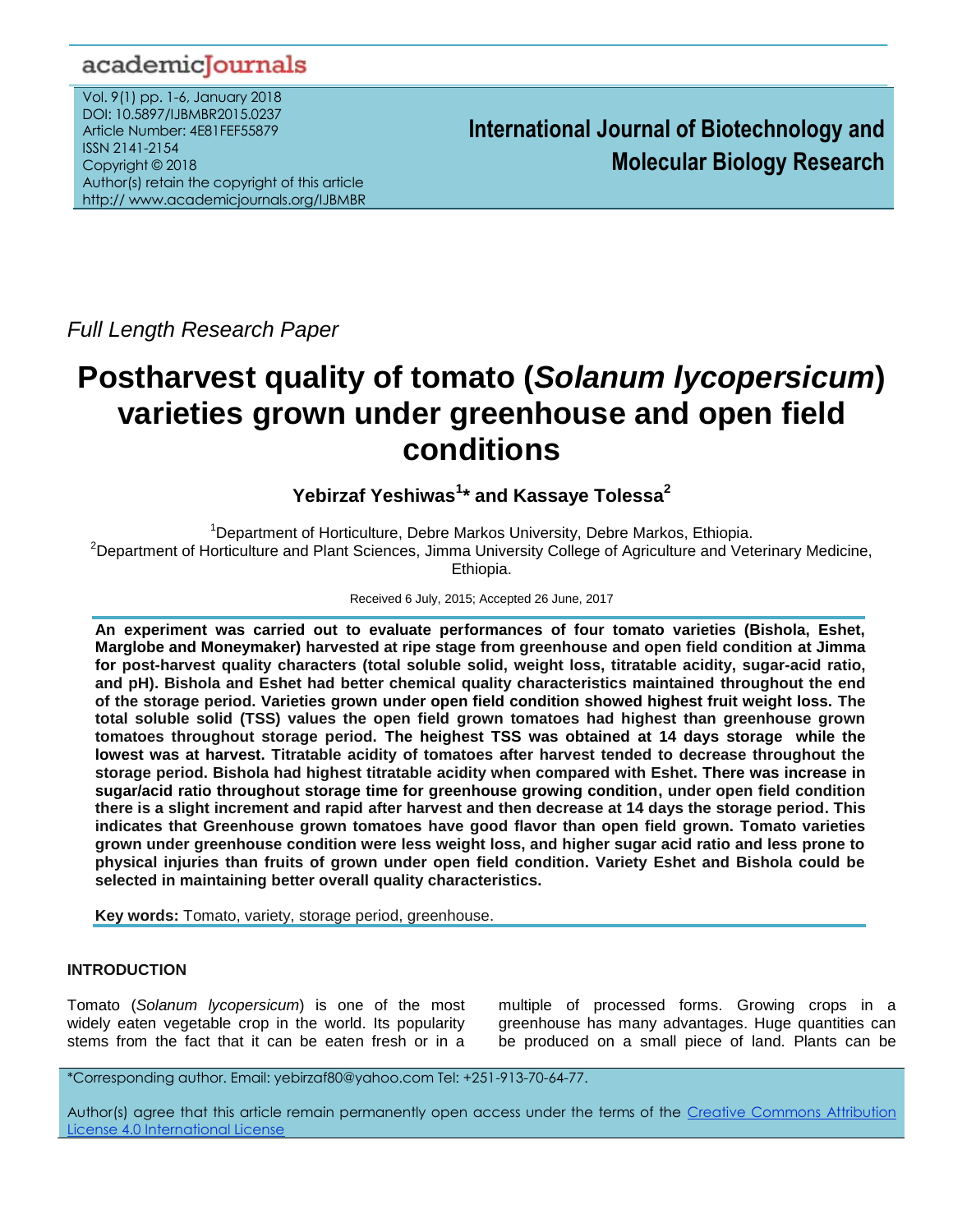harvested continuously because the irrigation and temperature can be controlled and enables farmers to supply off season markets when fresh food prices are at a premium. Greenhouse produced tomatoes have a longer shelf life (Muluken, 2011). Greenhouse tomato production is important to reduce production cost by involving less labor and application of minimum herbicides and insecticides (Muluken, 2011).

Among vegetables grown in Ethiopia Tomato is the most important and widely cultivated vegetable. Different tomato types (Fresh, processing and cherry) are produced. Cultivation of tomatoes improves diet of the people, as they are a part of every salad in combination with leaf vegetables, green onions, cucumbers, peppers, and other vegetables (AVRDC, 2005). As a processing crop, it ranks first among all vegetables grown throughout the world (Nileema and Sreenivasa, 2011).

According to Preedy and Watson (2008) and Wener (2000), high concentration of carotenoids is obtained from processed tomatoes. Tomatoes are important sources of lycopene, which is known to alleviate cancer, heart diseases and premature aging.

The function of antioxidant in tomatoes varies depending on the genotypic variability, ripening stage and growing conditions (Leonardi et al., 2000). Dry matter content of a tomato such as vitamin C, lycopene and potassium are also affected by genotype and growing environment. Orange-colored tomato cultivars have high contents of carotenoids and volatile compounds, while yellow fruit cultivars have a lycopene content 10-fold lower than red coloured fruit cultivars (Hart and Scott, 1995).

The quality of the produce begins with the growing conditions and the area where it's produced. Other subsequent factors that determine the quality of fruits and vegetables include the harvesting methods, biological maturity postharvest environment, handling and storage conditions (Kader, 2008).

The ripening processes and storage temperature have a direct effect on chemical and nutritional composition of tomatoes (Sahlin et al., 2004). Taste attributes such as sweetness, acidity and fruity-floral flavour increase with tomato maturity. On the other hand, fruit firmness can decrease during the postharvest handling. High storage temperatures induce softening and lead to reduced perishability of tomatoes (Rutkowski et al., 2008).

Postharvest qualities that developed during growing cannot be improved; it is maintained by applying different postharvest handling procedures, by growing varieties with better storage quality and by harvesting at proper stage (Vijay et al., 2010).

In addition to genotypic influence, dry matter content (acidity, vitamin C and lycopene) of tomatoes is also influenced by environmental factors such as temperature light intensity and humidity. For example, contents are strongly affected by light intensity and temperature (Venter, 1977). Thus this study was initiated to test the

effect of variety and growing environment at different storage period, on the quality of tomato.

### **MATERIALS AND METHODS**

#### **Experimental design and treatments**

The experiment consisted of four tomato varieties (Bishola, 'Eshete' 'Marglobe' and Money maker) grown at Jimma University College of Agriculture and Veterinary Medicine**)** at two growing conditions **(**greenhouse and open field) and three storage durations (0days (at harvest), 1(7days after harvest), and 2(14 days after harvest). The trial was set up in a randomized complete block design (RCBD) in 4  $\times$  3  $\times$  2 factorial arrangements with three replications. Each treatment combination was assigned randomly to experimental units within a block.

Sample fruits were harvested at ripe stage (full surface of skin have red color) from the central three rows (12 plants) per plot. Harvested fruits from greenhouse and open field growing environment was stored under ambient condition. There were 30 fruits per plot and fruits were packed in standard card board boxes for storage.

#### **Experimental procedures**

Uniform colored disease free and healthy fruits having similar size were harvested. Harvested, fruits were immediately transported to laboratory using standard plastic and hand washed with tap water to reduce microbial populations on the surface. Washed fruits was dried with soft cloth and then stored under ambient conditions. There were 30 fruits per replication for each variety, to evaluate the shelf life of fruits over the storage period. Ten sample fruits were randomly taken from each replication to collected data. The samples were taken to the Jimma University Post Harvest Laboratory at 7 days and 14 days of storage period.

#### **Data collected**

Data were collected from the middle three rows and twelve plants per plot for weight loss, total soluble solid (TSS), titratable acidity, pH and sugar acid ratio. From the following,

**Weight loss (g):** Fruits were weighed at harvest, 7 days and 14 days storage duration using sensitive balance. The Total weight loss of fruits  $=$  Initial weight  $-$  Final weight. **Titratable** acidity (TA): determined by titration of homogenized powder sample with 0.01 N NaOH using fenolftaleine-indicator (expressed as % citric acid); **pH**: pH of juice squeezed from fruit was determined in 50 ml samples of pulp with a digital pH-meter; CP - 505 Clmeriron. **Total soluble solids (TSS)**: measured by refractometer (Bellingham + Stanley 45-02 BS eclipse) by placing one to two drops of clean juice on the prism. After sampling, the prism of the refractometer was washed with distilled water and dried before use. Fruits juice was extracted using a juice extractor and filtered using metallic sieve. **Sugar-Acid ratio**: a flavor indicator as described by Kader et al*.* (1978).

#### **Statistical analysis**

The collected data were first checked for meeting all the ANOVA assumptions and subjected to analysis of variance (ANOVA) by using SAS computer software version 9.2 (SAS Institute Inc., 2008). When ANOVA showed significant differences, mean separation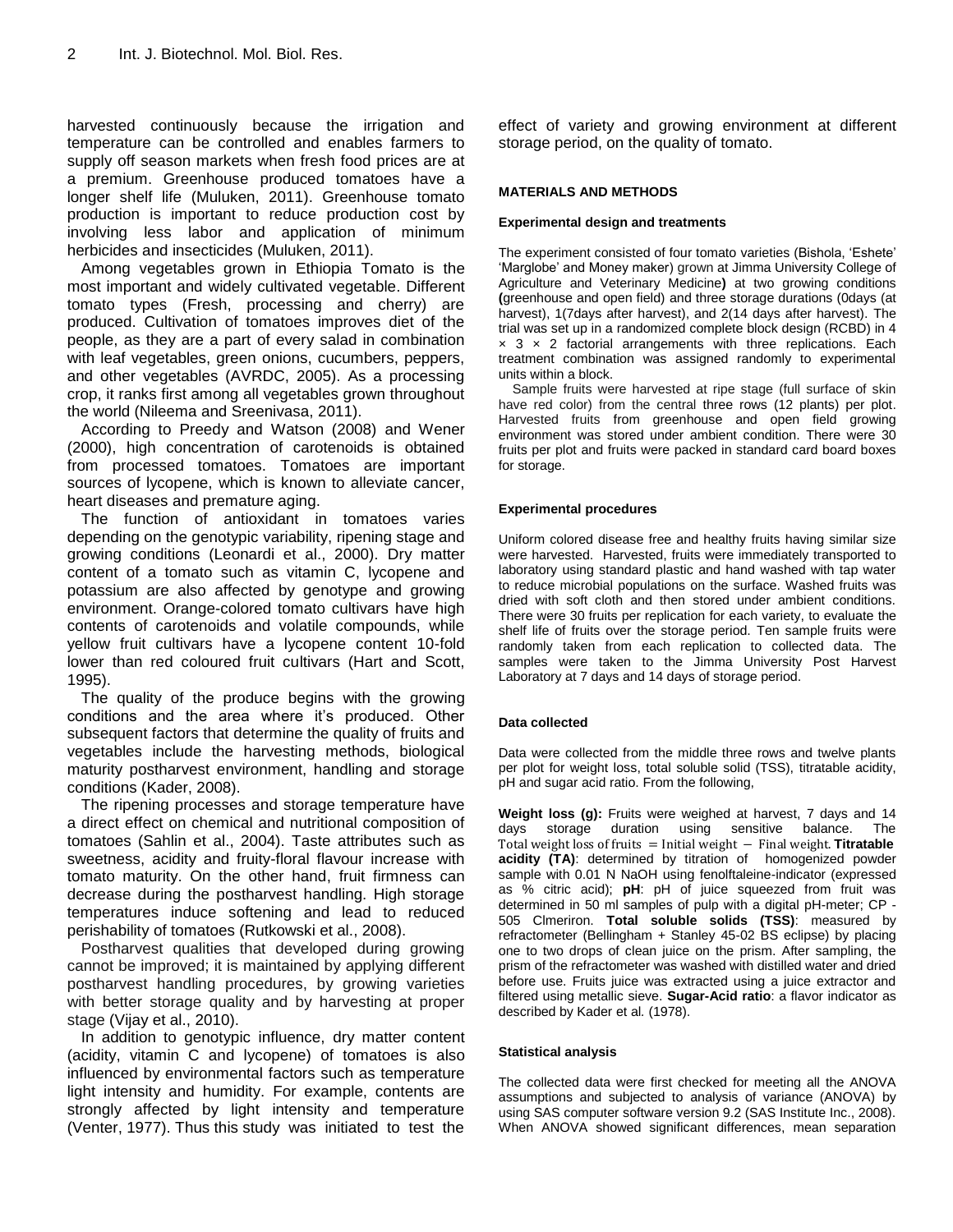|                          | <b>Growing condition</b> | <b>Weight Loss</b><br>Storage duration(days) |                        |  |
|--------------------------|--------------------------|----------------------------------------------|------------------------|--|
| Variety                  |                          |                                              |                        |  |
|                          |                          | 7                                            | 14                     |  |
| <b>Bishola</b>           | Open field               | $3.87$ <sup>jkl</sup>                        | $8.833^{fge}$          |  |
| Eshete                   | Open field               | $5.843$ <sup>hij</sup>                       | $12.84$ <sup>abc</sup> |  |
| Marglobe                 | Open field               | $5.367$ <sup>ijk</sup>                       | 11.967bcd              |  |
| Money maker              | Open field               | $8.570^{fgh}$                                | $15.013^{a}$           |  |
| <b>Bishola</b>           | Greenhouse               | $2.837^{kl}$                                 | $8.070^{fghi}$         |  |
| Eshet                    | Greenhouse               | 6.41 <sup>ghij</sup>                         | $11.437^{cde}$         |  |
| Marglobe                 | Greenhouse               | $2.333^{\circ}$                              | $9.347$ <sup>def</sup> |  |
| Money maker              | Greenhouse               | $5.430$ <sup>ijk</sup>                       | 14.300 <sup>ab</sup>   |  |
| $LSD (0.05) = 2.80$      |                          |                                              |                        |  |
| Significance level = *** |                          |                                              |                        |  |
| $CV(%) = 20.31$          |                          |                                              |                        |  |

**Table 1.** Interaction effects of variety, growing condition and storage duration on weight loss of tomato.

Means followed by the same letter(s) within the same column are not significantly different at 5% level of significance.

was carried out using LSD (Least Significant Difference) test at 5% significance level (Gomez and Gomez, 1984).

loss.

# **RESULTS AND DISCUSSION**

#### **Weight loss**

Weight loss of tomato, was found to be highly significantly (*P* < 0.01) affected by varity, storage period, growing condition and the interaction of the three factors (Table1). As the storage period progress, there was a loss in weight of fruits. The present finding is in line with the findings of Lana et al*.* (2005) who reported that the firmness of tomatoes decreased during storage. The present study showed that varieties grown in greenhouse record less weight loss than the varieties grow under open field condition throughout the storage period. There is direct relationship between weight loss and water loss or shriveling. The weight of tomato fruits is different with cultivars (Kacem et al., 2013). Variety Eshet grown under open field recorded the highest weight loss throughout the storage period. Inside greenhouse the minimum weight loss was obtained from Marglobe throughout the storage period. Generally varieties grown under open field condition showed highest fruit weight loss.

There is highest weight loss in the fruits stored for fourteen day than fruits stored for seven days. Throughout storage period there was an increment in weight loss where this could be associated with physiological parameters that lead to higher respiration rate. The difference was also due to the reason that the fruits were stored for different storage duration (Hobson, 1981). Znidarcic and Pozrl (2006) reported similar result that tomato stored for longer period had greater weight

# **Total soluble solids (TSS)**

Variety, growing condition and storage duration showed highly significant difference (p<0.001) interaction effect on total soluble solid (Table 2). The TSS values the open field grown tomatoes had highest than greenhouse grown tomatoes throughout storage period. TSS value ranged from 5.53°Brix from Eshet which grown under open field to 4.13°Brix Momeymaker which grown under greenhouse at 14 days storage period. According to Tigist et al. (2011), TSS contents for different tomatoes varies between 4.23 °Brix and 5.22°Brix. At harvest, the TSS content of Marglobe and Eshet inside greenhouse and Eshet and moneymaker under openfield was the highest. At seven and fourteen day's storage period the highest TSS was obtained from Eshet and Marglobe in side greenhouse and Eshet which is on par with that of Bishola and moneymaker under open field condition. Wahundeniya et al. (2002) and Birhanu and Tilahun (2010), Tigist et al. (2011), reported that significant variation for total soluble solid due to varietal difference for TSS of the fruits. Storage period also have highly significant (*P* < 0.001) effect on mean total soluble solid of tomato.The heighest TSS (4.92°Brix) was obtained at 14 days storage while the lowest (4.08°Brix) was at harvest. The increase in TSS at 14 days storage was due to the direct relationship between total soluble solids increase and colour change with maturity (Salunkhe et al., 1974) which is in agreement with the present result. Increase in TSS of tomato fruits could be due to excessive moisture loss which increases concentration as well as the hydrolysis of carbohydrates to soluble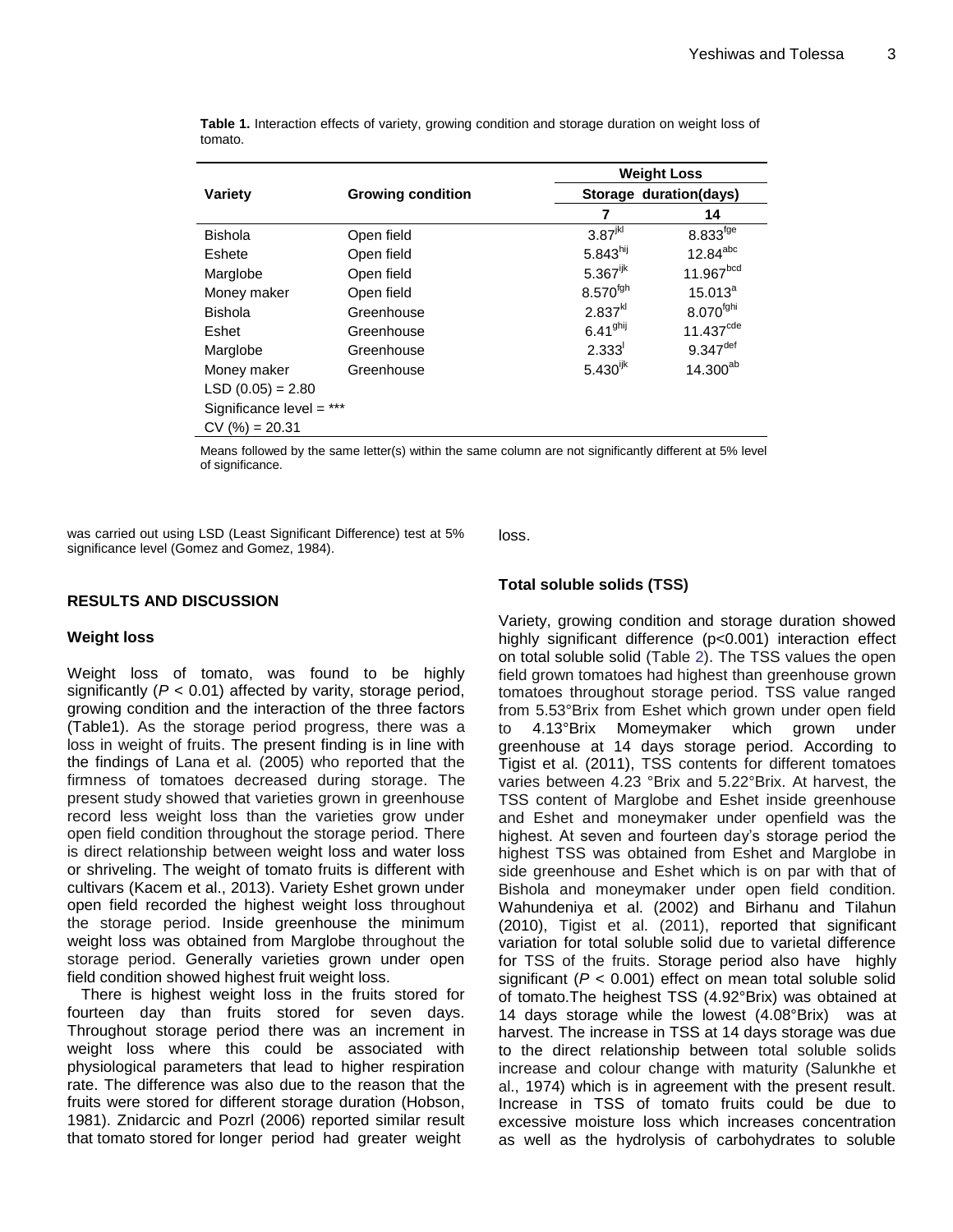|                          |                          | <b>Total soluble solid</b><br><b>Storage duration (days)</b> |                       |                      |
|--------------------------|--------------------------|--------------------------------------------------------------|-----------------------|----------------------|
| Variety                  | <b>Growing condition</b> |                                                              |                       |                      |
|                          |                          | 0                                                            | 7                     | 14                   |
| <b>Bishola</b>           | Open field               | 4.3 <sup>fgh</sup>                                           | 4.63 <sup>cdefg</sup> | 5.0 <sup>abcde</sup> |
| Eshete                   | Open field               | $4.53^{\text{cdefg}}$                                        | $5.06$ abcd           | $5.53^{a}$           |
| Marglobe                 | Open field               | 4.1 <sup>ghi</sup>                                           | 4.3 <sup>fgh</sup>    | 4.5 <sup>defg</sup>  |
| Money maker              | Open field               | 4.56 <sup>cdefg</sup>                                        | 4.86 <sup>bcdef</sup> | 5.1 <sup>abc</sup>   |
| <b>Bishola</b>           | Greenhouse               | $3.63^{ij}$                                                  | 3.86 <sup>hi</sup>    | 4.46 <sup>erg</sup>  |
| Eshet                    | Greenhouse               | 4.2 <sup>gh</sup>                                            | 5.0 <sup>abcde</sup>  | $5.43^{ab}$          |
| Marglobe                 | Greenhouse               | 4.2 <sup>gh</sup>                                            | 4.86 <sup>bcdef</sup> | $5.23^{ab}$          |
| Money maker              | Greenhouse               | 3.0 <sup>1</sup>                                             | 3.86 <sup>hi</sup>    | 4.13 <sup>ghi</sup>  |
| $LSD(0.05) = 0.593$      |                          |                                                              |                       |                      |
| Significance level = *** |                          |                                                              |                       |                      |
| $CV(%) = 7.98$           |                          |                                                              |                       |                      |

**Table 2.** Interaction effects of variety, growing condition and storage duration on total soluble solid of tomato.

Means followed by the same letter(s) within the same column are not significantly different at 5% level of significance.

**Table 3.** Interaction effects of variety, growing condition and storage duration on titratable acidity (% citric acid) of tomato.

|                          | <b>Titratable acidity</b> |                        |                        |                       |
|--------------------------|---------------------------|------------------------|------------------------|-----------------------|
| Variety                  | <b>Growing condition</b>  |                        | Storage duration(days) |                       |
|                          |                           | 0                      | 7                      | 14                    |
| <b>Bishola</b>           | Open field                | $0.78^{a}$             | $0.74^{ab}$            | 0.69 <sup>bcd</sup>   |
| Eshete                   | Open field                | $0.75^{ab}$            | $0.73$ <sup>abc</sup>  | 0.66 <sup>cd</sup>    |
| Marglobe                 | Open field                | $0.76^{ab}$            | $0.72$ <sup>abc</sup>  | 0.65 <sup>d</sup>     |
| Money maker              | Open field                | $0.55$ <sup>efg</sup>  | $0.52$ <sup>efgh</sup> | $0.44^{jk}$           |
| <b>Bishola</b>           | Greenhouse                | $0.53$ <sup>efgh</sup> | 0.49 <sup>ghij</sup>   | $0.45$ <sup>ijk</sup> |
| Eshet                    | Greenhouse                | $0.48$ hijk            | $0.44$ <sup>ijk</sup>  | $0.42^{k}$            |
| Marglobe                 | Greenhouse                | $0.56$ <sup>ef</sup>   | $0.53$ <sup>efgh</sup> | $0.48$ hijk           |
| Money maker              | Greenhouse                | $0.58^{\circ}$         | $0.55$ <sup>efg</sup>  | 0.51 <sup>fghi</sup>  |
| $LSD(0.05) = 0.066$      |                           |                        |                        |                       |
| Significance level = *** |                           |                        |                        |                       |
| $CV(%) = 6.92$           |                           |                        |                        |                       |
|                          |                           |                        |                        |                       |

Means followed by the same letter(s) within the same column are not significantly different at 5% level of significance.

sugars (Nath et al., 2011).

#### **Titratable acidity**

Titratable acidity was found to be highly significantly (*P* < 0.01) affected by varity, storage period, growing condition and the interaction of the three factors (Table 3). Titratable acidity of tomatoes after harvest has a trend to decrease throughout the storage period. The higher loss of titratable acidity during the storage time could be related to higher respiration rate as ripening advances where organic acids are used as substrate in respiration

process. Under open field condition, varieties recorded higher titratbile acidity than greenhouse grown tomatoes during 14 days storage period; Bishola had 0.69% titratable acidity than Eshet that had the lowest value 0.42%.

Varieties with higher titratable acidity could have lower incidence of fungal infection and suitable processing (Tigist et al*.,* 2011).The environmental effect on fruit acidity is complex. Organic acids can be produced in the fruit itself from stored carbohydrates (Sakiyama and Stevens, 1976), while some of these acids may be translocated from the leaves and roots to the fruits (Bertin et al*.*, 2000).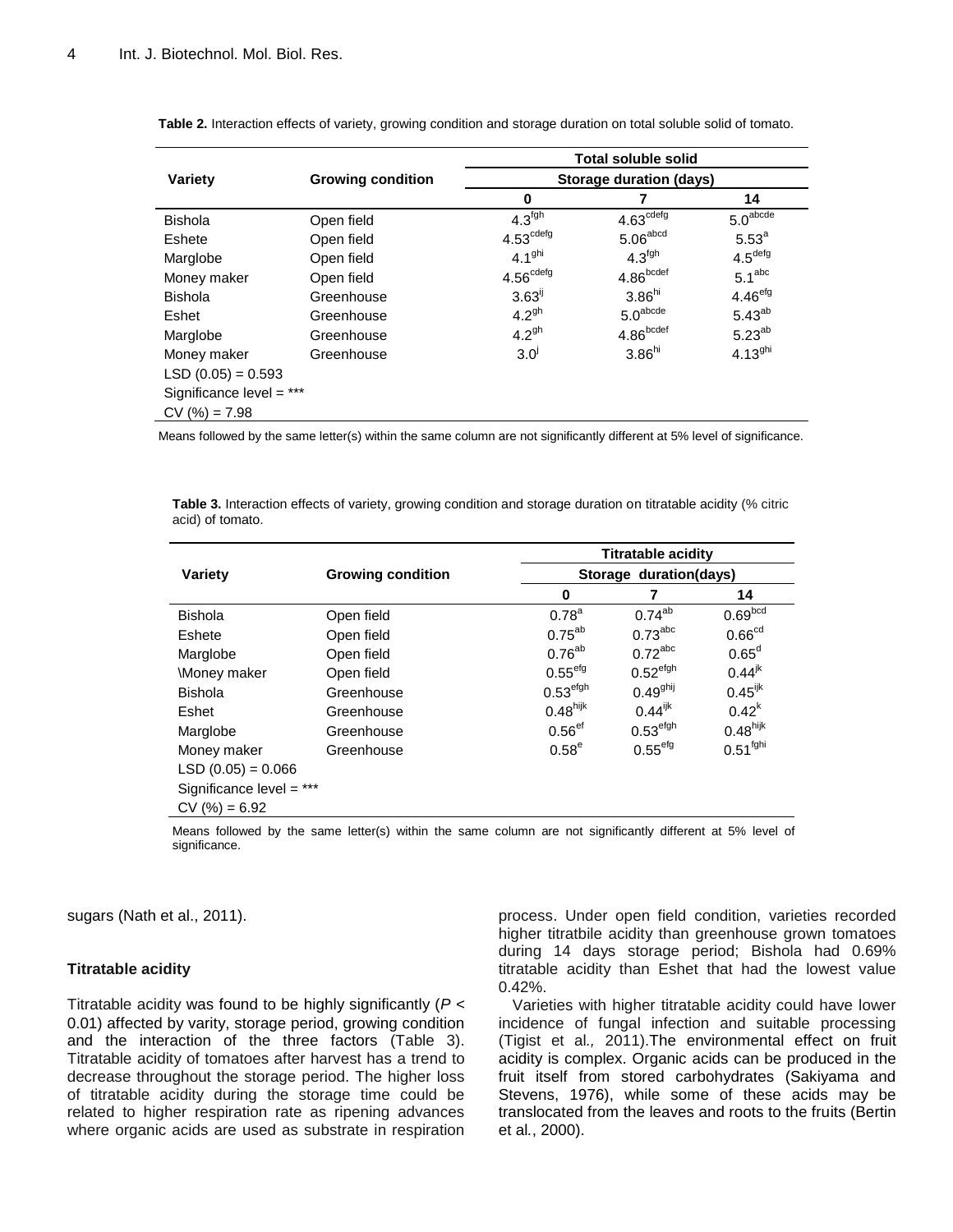|                          |                                                    | <b>Sugar Acid Ratio</b> |                       |                       |
|--------------------------|----------------------------------------------------|-------------------------|-----------------------|-----------------------|
| <b>Variety</b>           | Storage duration(days)<br><b>Growing condition</b> |                         |                       |                       |
|                          |                                                    | 0                       | 7                     | 14                    |
| <b>Bishola</b>           | Open field                                         | $5.49^{k}$              | $6.28$ <sup>ijk</sup> | $1.25^{\circ}$        |
| Eshete                   | Open field                                         | $5.99$ <sup>jk</sup>    | 6.95 <sup>hij</sup>   | $1.24$ <sup>1</sup>   |
| Marglobe                 | Open field                                         | $5.4^k$                 | $5.92^{jk}$           | $1.07$ <sup>1</sup>   |
| Money maker              | Open field                                         | $8.26$ <sup>defg</sup>  | 9.44 <sup>cd</sup>    | $1.23$ <sup>1</sup>   |
| <b>Bishola</b>           | Greenhouse                                         | 6.84 <sup>hij</sup>     | 7.78 <sup>fgh</sup>   | $10.03$ <sub>bc</sub> |
| Eshet                    | Greenhouse                                         | 8.91 <sup>cdef</sup>    | $11.28^{b}$           | $12.83^{a}$           |
| Marglobe                 | Greenhouse                                         | $7.47$ <sup>ghi</sup>   | 9.18 <sup>cde</sup>   | $10.90^{b}$           |
| Money maker              | Greenhouse                                         | $5.29^{k}$              | 7.03 <sup>ghij</sup>  | 8.10 <sup>efgh</sup>  |
| $LSD (0.05) = 1.29$      |                                                    |                         |                       |                       |
| Significance level = *** |                                                    |                         |                       |                       |
| $CV(%) = 11.52$          |                                                    |                         |                       |                       |

**Table 4.** Interaction effects of variety, growing condition and storage duration on sugar acid ratio of tomato.

Means followed by the same letter(s) within the same column are not significantly different at 5% level of significance.

# **Sugar-Acid ratio**

Sugar acid ratio was found to be highly significantly (*P* < 0.01) affected by varity, storage period, growing condition and the interaction of the three factors (Table 4). There was increment in sugar/acid ratio throughout storage time for greenhouse growing condition and under open field condition slightly increased soon after harvest and then start to decrease at 14 days the storage period**.** This could have a better implication that Greenhouse grown tomatoes have better flavored than open field grown tomato varieties. This is due to the fact that tomato flavor characteristics are influenced by the balance of sugar and acid. The result showed that the higher sugar/acid ratio of greenhouse tomatoes compared with open field grown tomatoes was adequate evidence to confirm the superior flavor. Stevens (1972) reported that sugar/acid content is in large part a function of genotypic difference, which related with difference in metabolic propensity for the accumulation of volatile and nonvolatile (sugar, TA and soluble solids) responsible for determining flavor of the fruits (Pairin and Edgar, 2008).

# **pH**

Variety and storage duration highly significantly (*P*<0.001) influenced the pH (Table 5). Eshet and Marglobe recorded the highest pH and money maker and Bishola recorded the lowest pH level. The highest pH is obtained from 14 days storage period and the lowest pH is from 0 days storage or at harvest. The result is in agreement with Tigist et al. (2011) who reported a significant effect of storage period on pH and pH increase with storage period. Similar results were also reported by

Tigist et al. (2011) reported that, amount of organic acid usually decreases during maturity, because they are substrate of respiration. The pH of a produce depends the genotype and type for cultivation (Simmonds, 1969). One of the important factors that have an effect on the actual pH values of tomato are variety and stage of maturity.

# **Conclusion**

Significant differences in quality properties among the tomato varieties, growing condition and storage period were observed. Throughout storage period, tomato fruits showed increase in weight loss. Variety Eshet grown under open field recorded the highest weight loss throughout the storage period. Inside greenhouse the minimum weight loss was obtained from Marglobe throughout the storage period. Generally varieties grown under open field condition showed highest fruit weight loss. The TSS values the open field grown tomatoes had highest than greenhouse grown tomatoes throughout storage period. The heighest TSS was obtained at 14 days storage while the lowest was at harvest. Titratable acidity of tomatoes after harvest start to decrease throughout the storage period Bishola had highest titratable acidity when compared with Eshet. There is increment in sugar/acid ratio throughout storage time for greenhouse growing condition and under open field condition and also showed slight increment after harvest and then start to decrease at 14 days the storage period**.**  This could have a better implication that Greenhouse grown tomatoes contains better flavor than open field grown tomato varieties. Tomato varieties grown under greenhouse condition were less weight loss, and higher